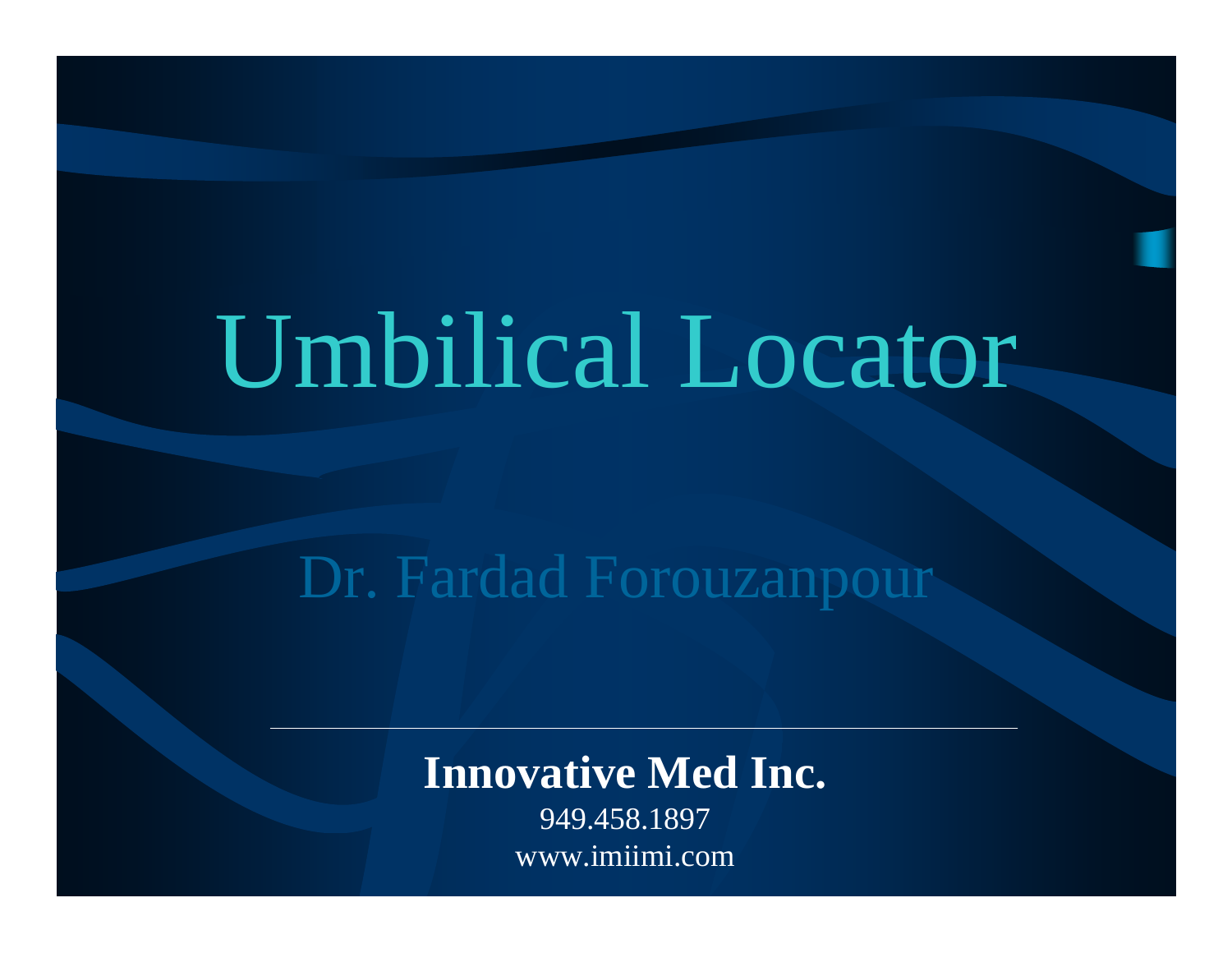## Abdominal Contour Surgery

- Abdominal contour surgery is performed through a low horizontal, hip to hip incision. The transverse lower abdominal incision and cephalad dissection to the xiphoid and costal margins effectively allow mobilization of the skin in order to resect the redundant and excessive tissue.
- About ninety percent of patients have some degree of diastasis or weakening of the abdominal muscle, which is corrected at the time of surgery.
- The more challenging and aesthetically significant portion of the surgery is placement of the umbilical incision.
- The "**umbilical locator**" is a simple tool/device to allow easier localization of the umbilicus through the skin after mobilization of the redundant tissue.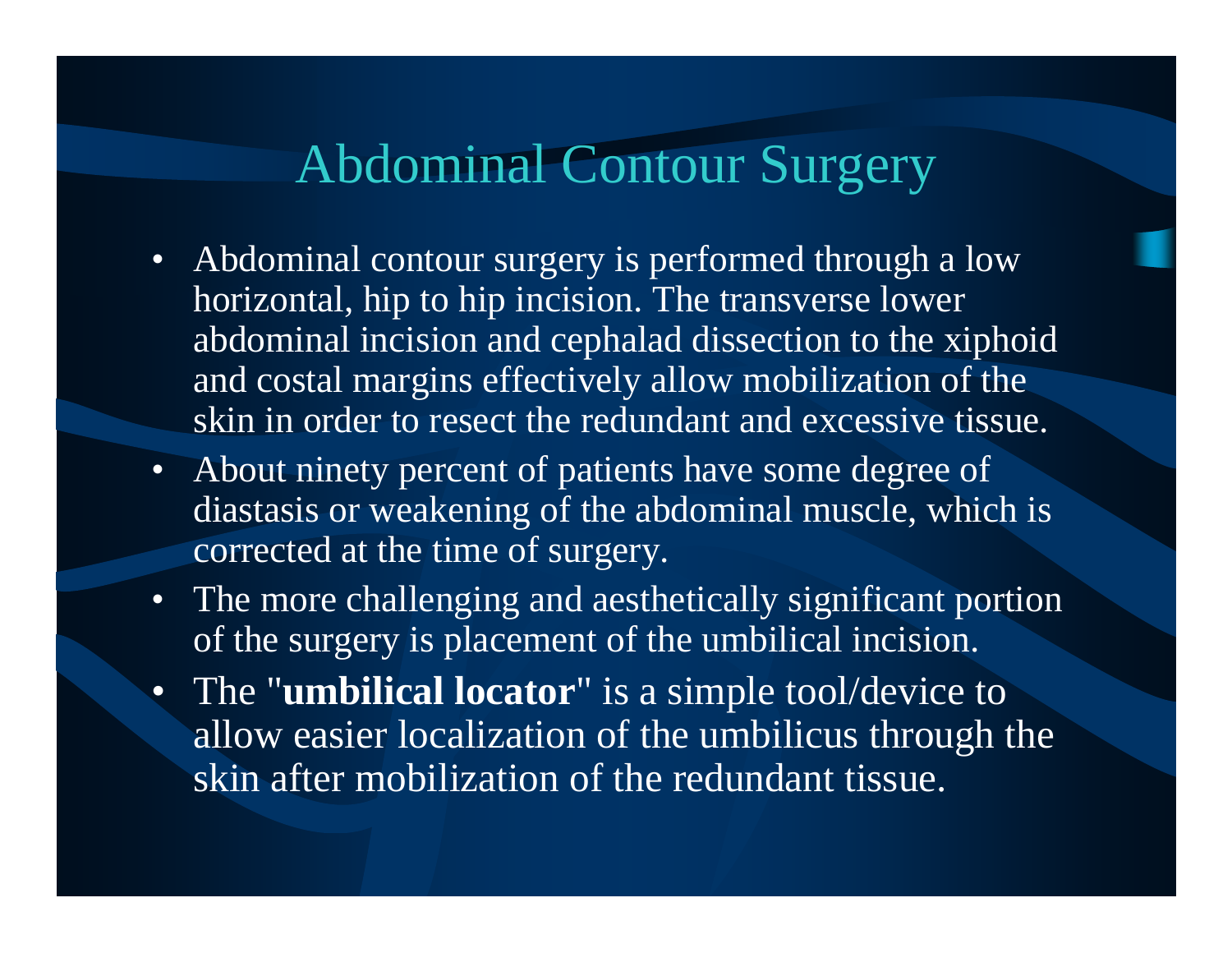

•Abdominal wall application, mobilization of the redundant skin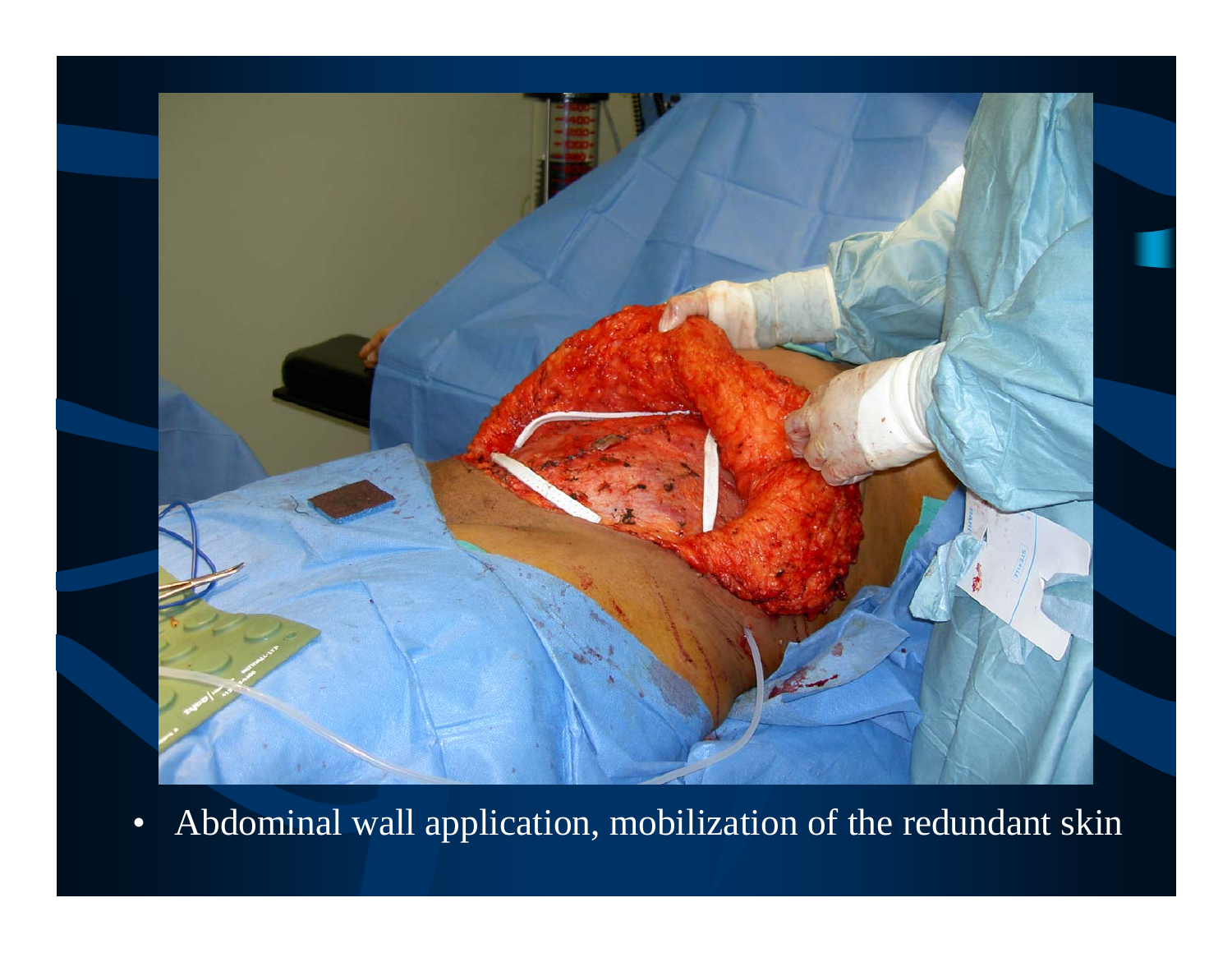

•The "umbilical locator" is secured to the rectus fascia.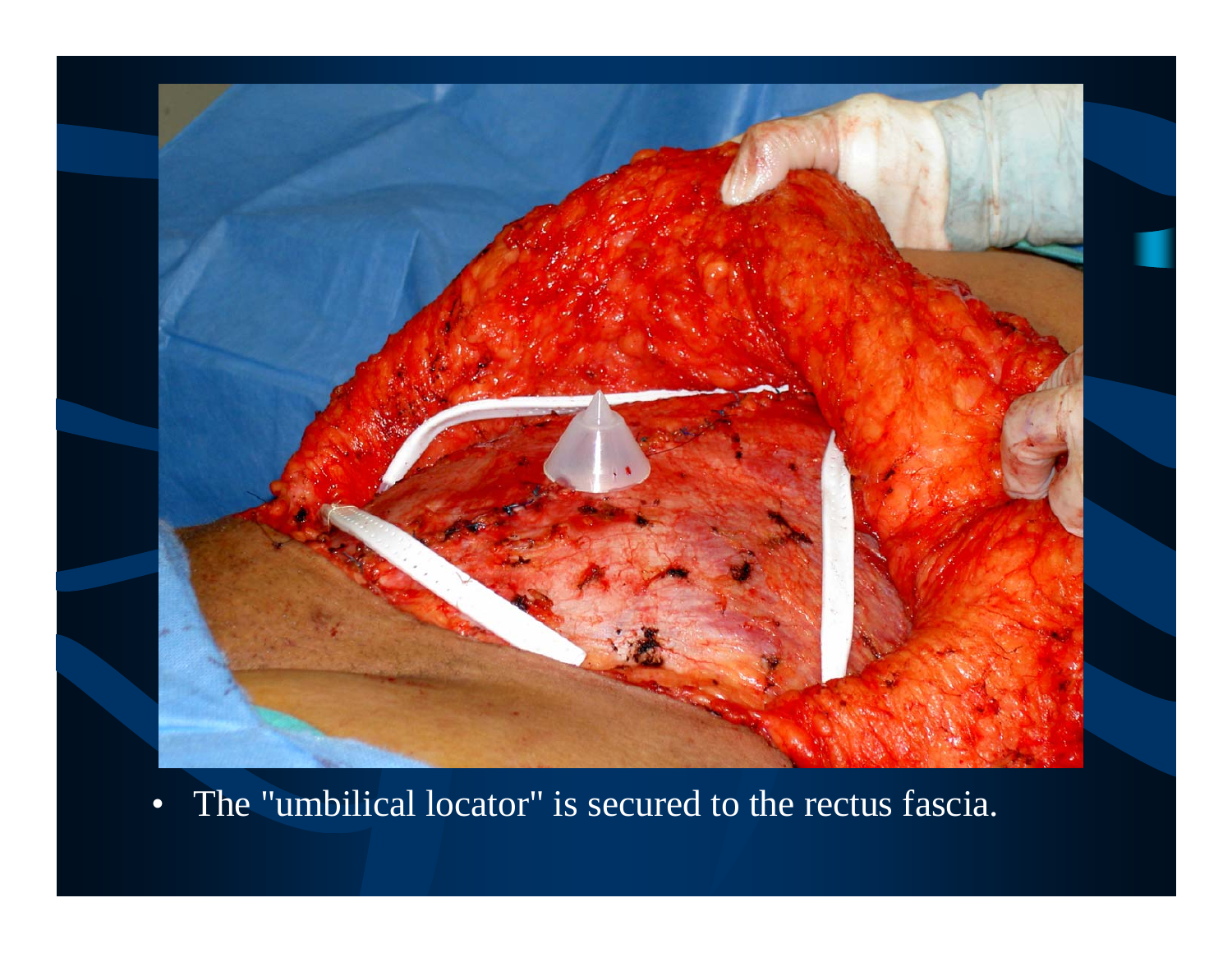

•"**umbilical locator**", drains in place, mobilized skin shown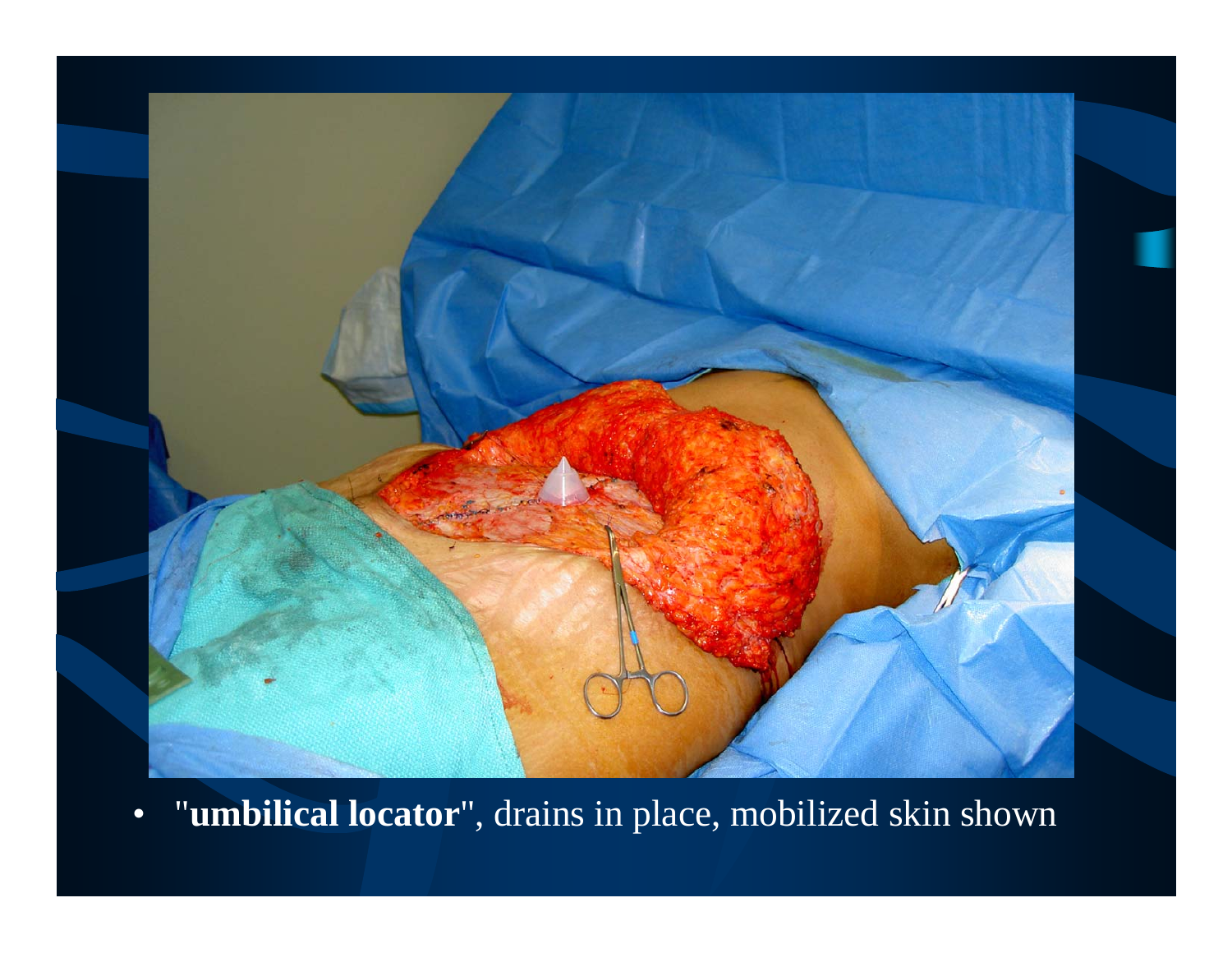

• The "**umbilical locator**", shown through the skin, localizing and identifying the central portion of the umbilicus with the redundant skin pulled cuadally.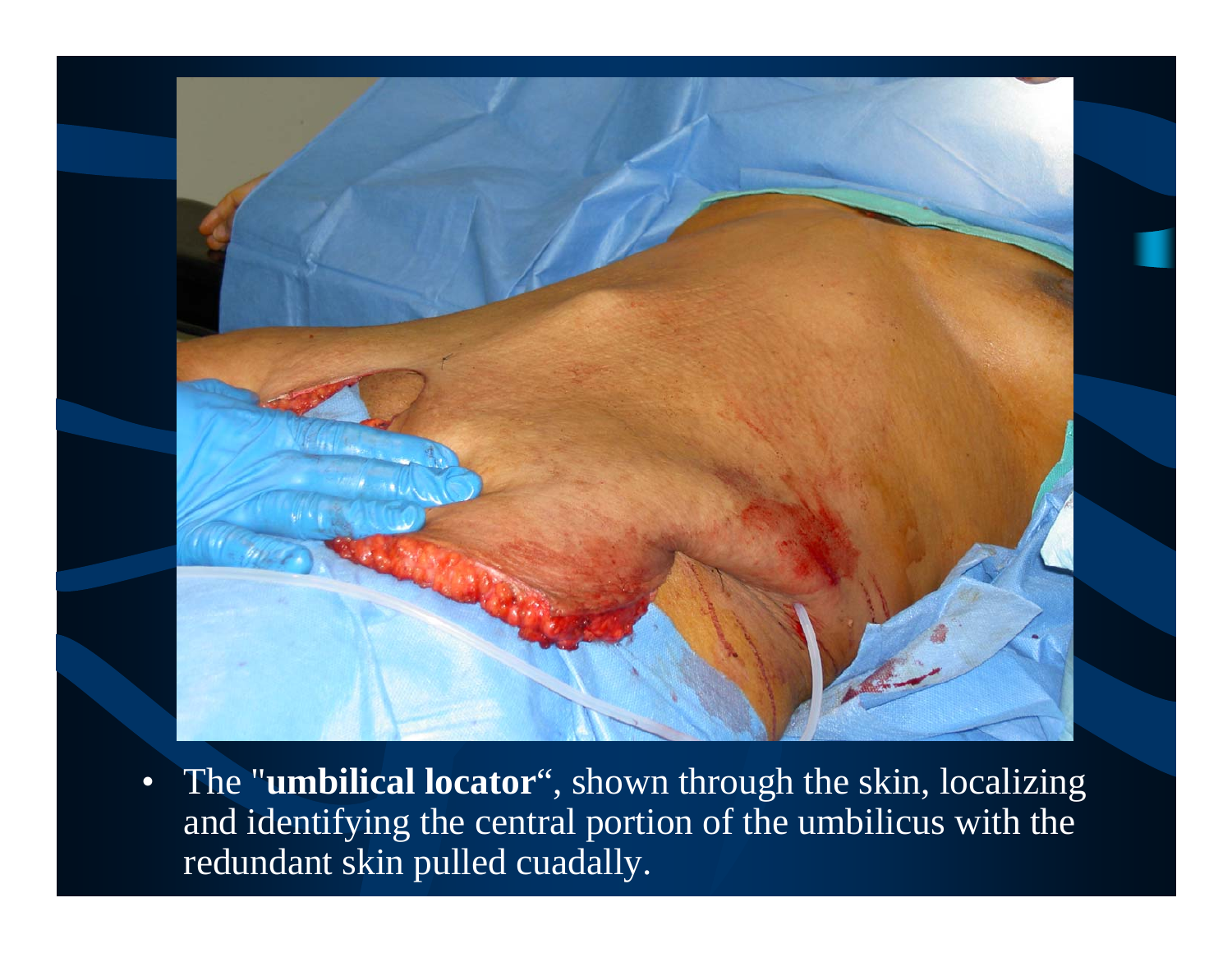

• The umbilical skin incision is made, the skin is removed, and the central portion of the "**umbilical locator**," protruding through the incision, indicates the correct location after resection of the redundant tissue.